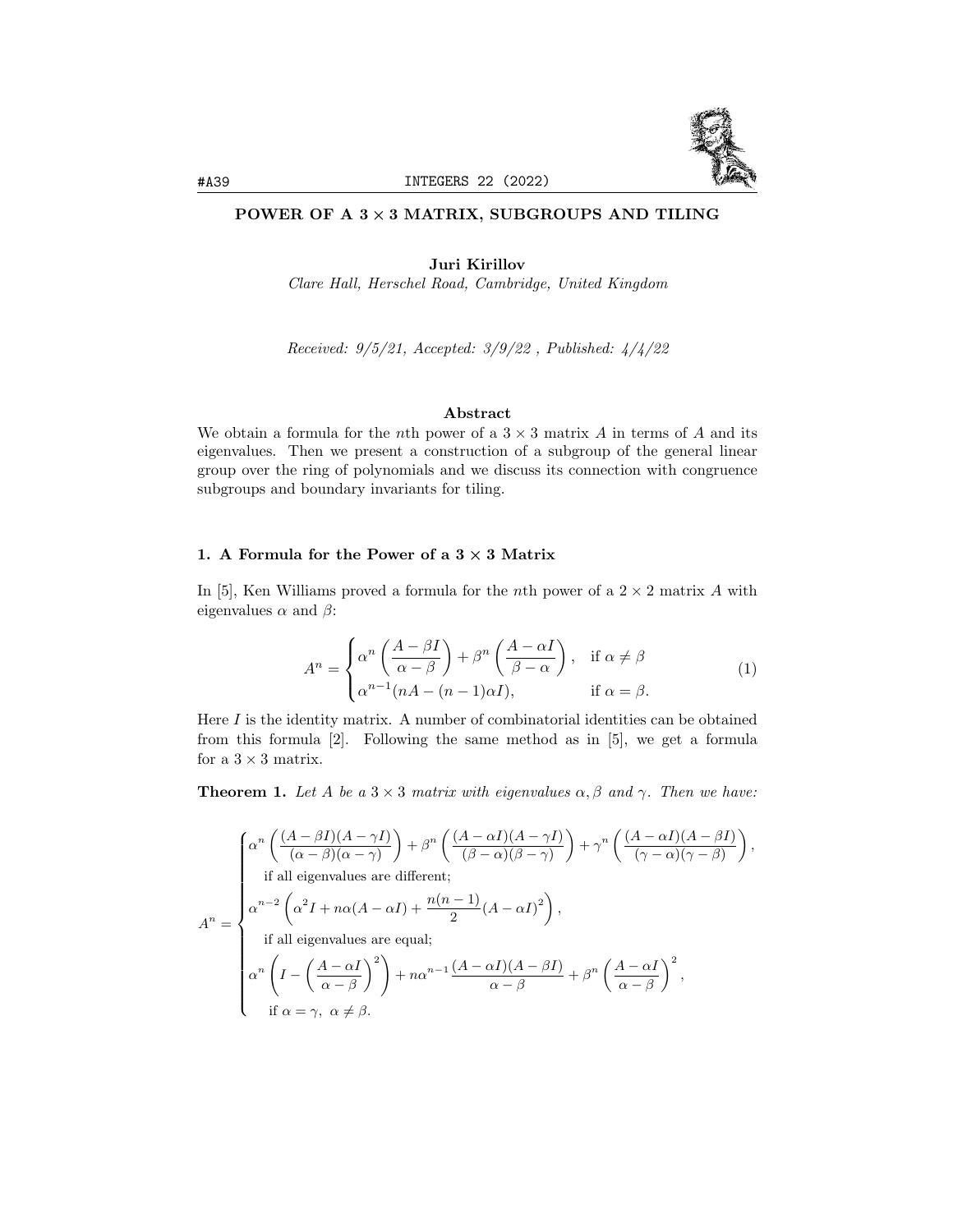Proof. As we know, matrix A satisfies its characteristic equation

$$
(A - \alpha I)(A - \beta I)(A - \gamma I) = 0.
$$

In the first case, when all eigenvalues are different, let us put

$$
X = \frac{(A - \beta I)(A - \gamma I)}{(\alpha - \beta)(\alpha - \gamma)}
$$

$$
Y = \frac{(A - \alpha I)(A - \gamma I)}{(\beta - \alpha)(\beta - \gamma)}
$$

$$
Z = \frac{(A - \alpha I)(A - \beta I)}{(\gamma - \alpha)(\gamma - \beta)}.
$$

We can check that  $X^2 = X$ ,  $Y^2 = Y$ ,  $Z^2 = Z$ ,  $XY = XZ = YZ = 0$  and  $A = \alpha X + \beta Y + \gamma Z$ . It means that

$$
A^n = \alpha^n X + \beta^n Y + \gamma^n Z.
$$

In the second case, when all eigenvalues are equal ( $\alpha = \beta = \gamma$ ), let us put

$$
X = A - \alpha I.
$$

Then  $X^3 = 0$  and we get the following formula for matrix  $A^n$ :

$$
A^{n} = (\alpha I + X)^{n} = \alpha^{n} I + n\alpha^{n-1} X + \alpha^{n-2} \frac{n(n-1)}{2} X^{2}.
$$

In the third case, when two eigenvalues are equal but different from the third one  $(\alpha = \gamma, \alpha \neq \beta)$ , let us put

$$
X = \frac{A - \alpha I}{\alpha - \beta}.
$$

Then  $X^3 = -X^2$  and it gives us a formula for  $A^n$ :

$$
A^{n} = ((\alpha - \beta)X + \alpha I)^{n} =
$$
  
=  $X^{2}((\beta - \alpha) + \alpha)^{n} - X^{2}(\alpha^{n} + n\alpha^{n-1}(\beta - \alpha)) + \alpha^{n}I + n\alpha^{n-1}(\alpha - \beta)X =$   
=  $\alpha^{n}(I - X^{2}) + n\alpha^{n-1}(\alpha - \beta)(X + X^{2}) + X^{2}\beta^{n}$ .

Also notice that

$$
(\alpha - \beta)(X + X^2) = \frac{(A - \alpha I)(A - \beta I)}{\alpha - \beta}.
$$

A different formula for a  $3 \times 3$  matrix is given in [3], where the power of matrix is expressed in terms of its entries.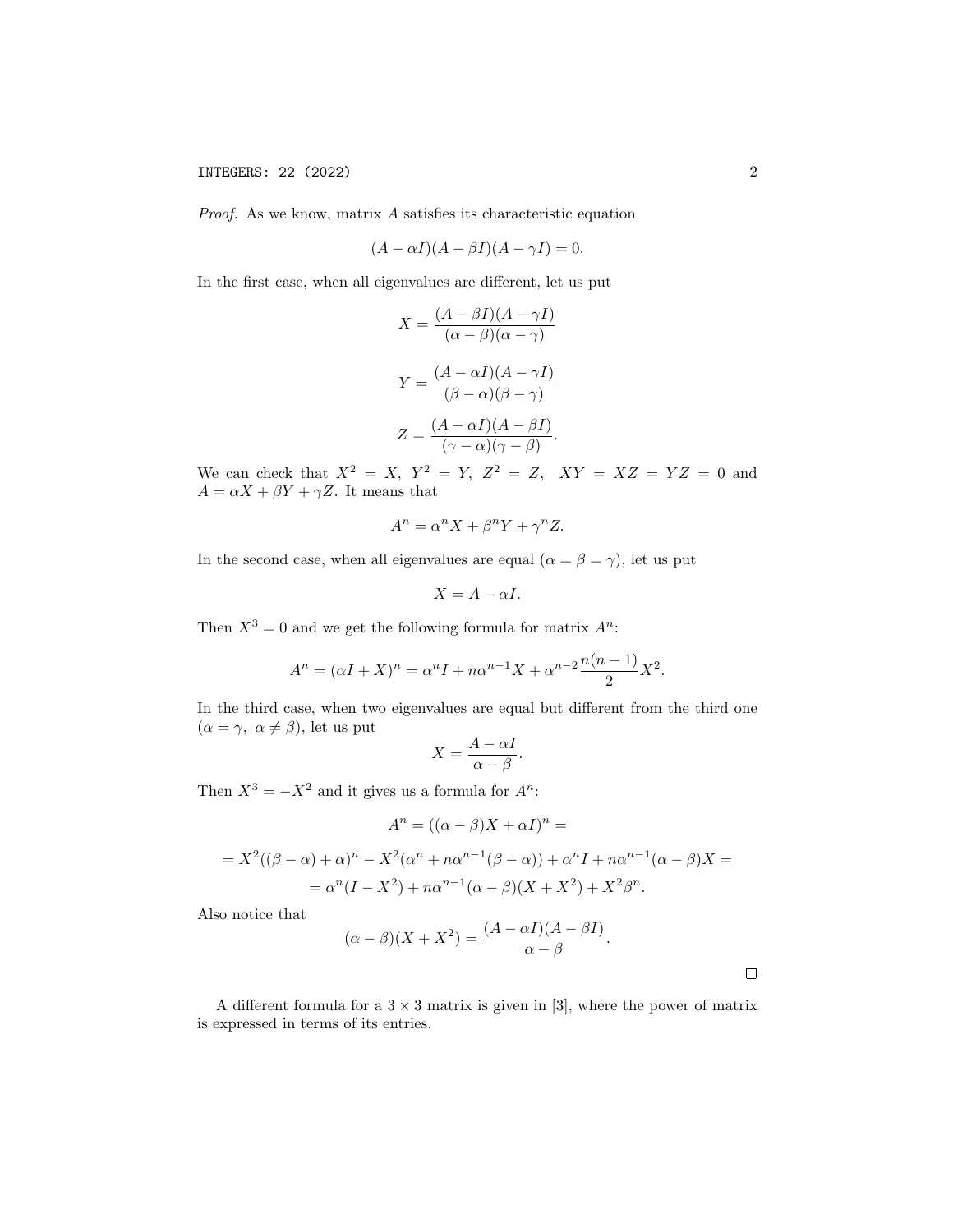## 2. A Subgroup of Matrices over Polynomials

Theorem 2. The following set of matrices is a group over the ring of polynomials  $F[a]$ , where F is a field:

$$
G = \left\{ \begin{pmatrix} x_1a + x_2 & x_1 \\ -x_1a^2 + x_3a + x_4 & -x_1a + x_2 + x_3 \end{pmatrix} \Big| -x_1x_4 + x_2^2 + x_2x_3 \neq 0, \ x_j \in F \right\}.
$$

Proof. Let us put

$$
q_1 = \begin{pmatrix} x_1a + x_2 & x_1 \\ -x_1a^2 + x_3a + x_4 & -x_1a + x_2 + x_3 \end{pmatrix}
$$

$$
q_2 = \begin{pmatrix} y_1a + y_2 & y_1 \\ -y_1a^2 + y_3a + y_4 & -y_1a + y_2 + y_3 \end{pmatrix}.
$$

Then

$$
q_1 q_2 = \begin{pmatrix} z_1 a + z_2 & z_1 \\ -z_1 a^2 + z_3 a + z_4 & -z_1 a + z_2 + z_3 \end{pmatrix}
$$

where

$$
z_1 = x_1y_2 + x_1y_3 + x_2y_1
$$
  
\n
$$
z_2 = x_1y_4 + x_2y_2
$$
  
\n
$$
z_3 = -x_1y_4 + x_2y_3 + x_3y_2 + x_3y_3 + x_4y_1
$$
  
\n
$$
z_4 = x_2y_4 + x_3y_4 + x_4y_2.
$$
\n(2)

This means that the set of matrices of type

$$
M = \begin{pmatrix} x_1a + x_2 & x_1 \\ -x_1a^2 + x_3a + x_4 & -x_1a + x_2 + x_3 \end{pmatrix}
$$

is closed under multiplication. The identity matrix is also present in this set. We can put

$$
x_1 = x_3 = x_4 = 0
$$

$$
x_2 = 1,
$$

and then  $M$  is the identity matrix. In this way we obtain a semigroup. Let us compute the inverse of matrix  $M$ :

$$
(-x_1x_4 + x_2^2 + x_2x_3)M^{-1} = \begin{pmatrix} -x_1a + x_2 + x_3 & -x_1 \ x_1a^2 - x_3a - x_4 & x_1a + x_2 \end{pmatrix}.
$$

We can notice that this matrix has the same form, so it belongs to the set  $G$ . If

$$
-x_1x_4 + x_2^2 + x_2x_3 \neq 0,
$$

then the determinant is non-zero, and this set is a group.

 $\Box$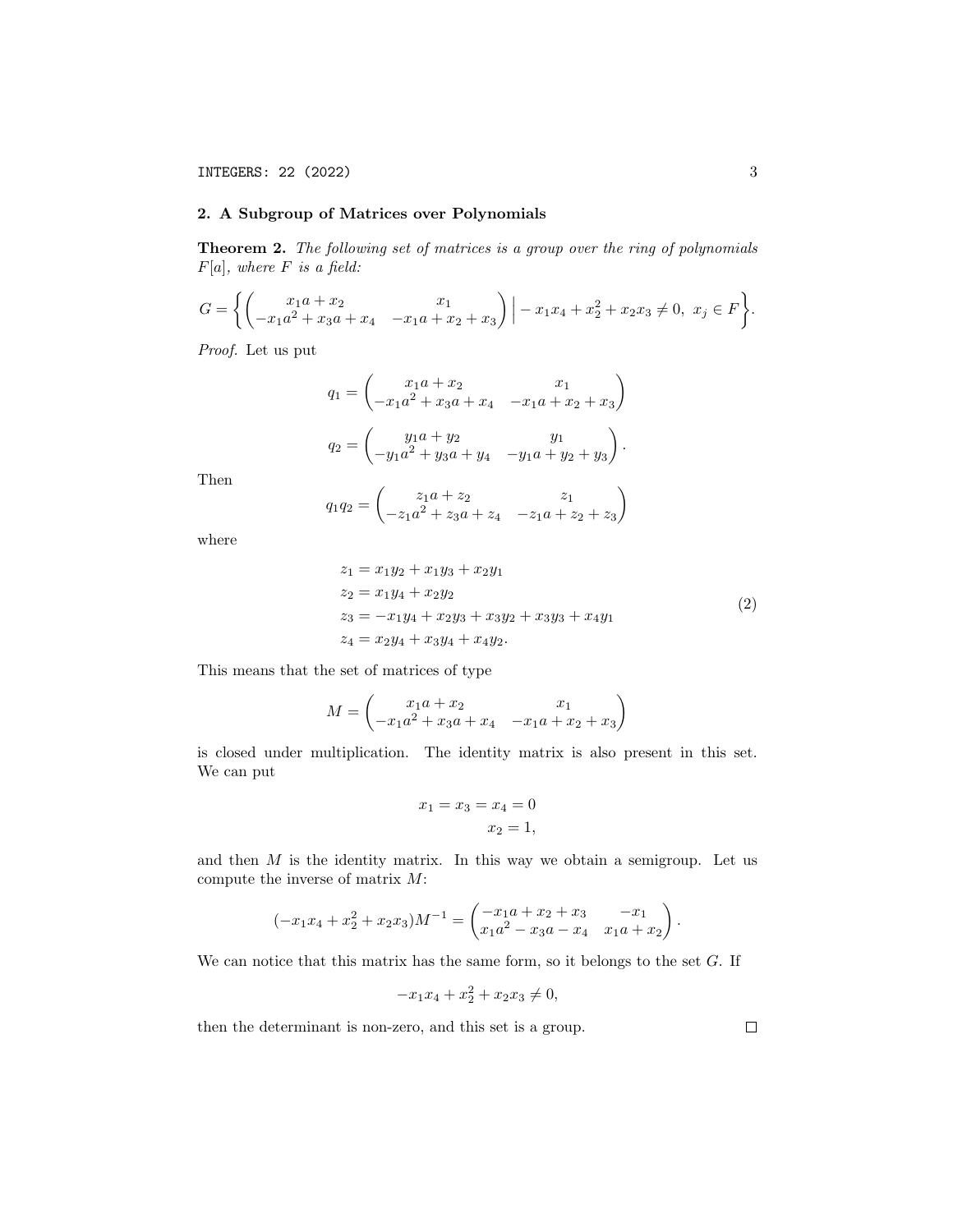In this way we obtain that G is a subgroup of  $GL_2(F[a])$ . Here is another proof based on a more general construction.

**Lemma 3.** Let  $F[a]$  be the ring of polynomials over the field  $F$ . Then the following set of matrices is an F-subalgebra of  $M_2(F[a])$ :

 ${x_1u + x_2v + x_3uv + x_4vu \mid u^2 = 0, v^2 = 0, uv + vu = I, u, v \in M_2(F[a]), x_i \in F}$ 

where I is the identity matrix.

The proof is easy and is left to the reader. This  $F$ -algebra is isomorphic to the matrix algebra  $A = M_2(F)$ . It can be seen from the Peirce decomposition

$$
A = eAe + eA(1 - e) + (1 - e)Ae + (1 - e)A(1 - e)
$$

by taking  $e$  any idempotent of  $A$ , for example

$$
e = \begin{pmatrix} 1 & 0 \\ 1 & 0 \end{pmatrix}.
$$

Then we obtain

$$
M_2(F) = \{x_1u_1 + x_2u_2 + x_3u_3 + x_4u_4 \mid x_i \in F\}
$$

where

$$
u_1 = \begin{pmatrix} 1 & 0 \\ 1 & 0 \end{pmatrix} \quad u_3 = \begin{pmatrix} 0 & 0 \\ 1 & 0 \end{pmatrix}
$$

$$
u_2 = \begin{pmatrix} -1 & 1 \\ -1 & 1 \end{pmatrix} \quad u_4 = \begin{pmatrix} 0 & 0 \\ -1 & 1 \end{pmatrix}.
$$

We can see that  $u_2^2 = u_3^2 = 0$  and  $u_2u_3 + u_3u_2 = I$ . Now if we put

$$
u = \begin{pmatrix} a & 1 \\ -a^2 & -a \end{pmatrix} \quad v = \begin{pmatrix} 0 & 0 \\ 1 & 0 \end{pmatrix},
$$

then the group of invertible elements in the F-algebra in Lemma 3 is the group we constructed in Theorem 2. So it is isomorphic to  $GL_2(F)$ . Let us give another proof of this result.

**Theorem 4.** Let  $F$  be a field. The group

$$
G = \left\{ \begin{pmatrix} x_1a + x_2 & x_1 \\ -x_1a^2 + x_3a + x_4 & -x_1a + x_2 + x_3 \end{pmatrix} \middle| -x_1x_4 + x_2^2 + x_2x_3 \neq 0, \quad x_j \in F \right\}
$$

is isomorphic to  $GL_2(F)$ . This isomorphism can be obtained by the map  $a \rightarrow a_0 \in F$ .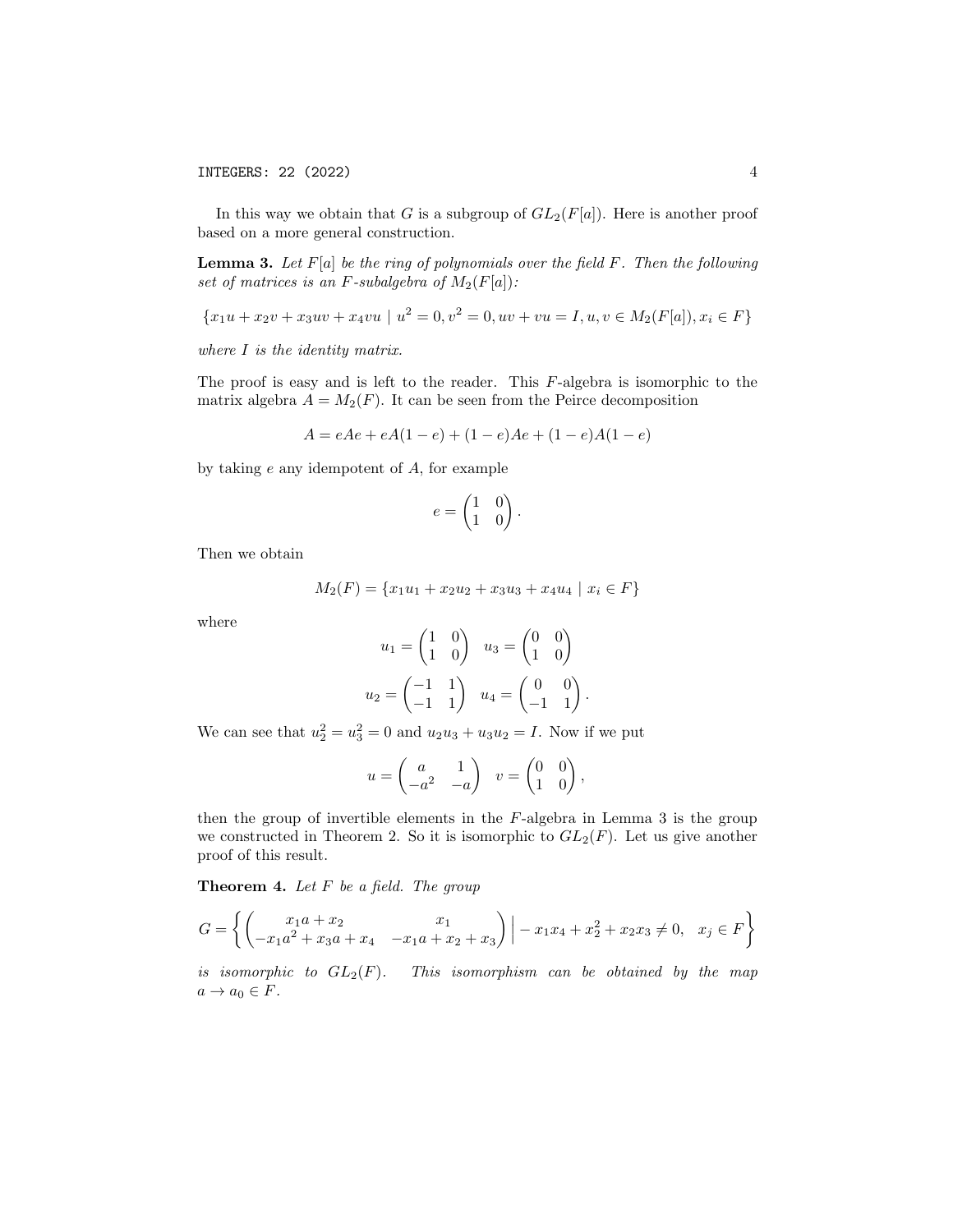Proof. From the previous theorem we know that this map is a homomorphism, so we only need to show that it is a bijection. Every matrix can be uniquely represented in this form:

$$
\begin{pmatrix} a_1 & b_1 \ c_1 & d_1 \end{pmatrix} = \begin{pmatrix} x_1a_0 + x_2 & x_1 \ -x_1a_0^2 + x_3a_0 + x_4 & -x_1a_0 + x_2 + x_3 \end{pmatrix}
$$

where

$$
x_1 = b_1
$$
  
\n
$$
x_2 = a_1 - b_1 a_0
$$
  
\n
$$
x_3 = d_1 - a_1 + 2b_1 a_0
$$
  
\n
$$
x_4 = c_1 - b_1 a_0^2 - (d_1 - a_1) a_0,
$$

so the map  $a \to a_0$  is a bijection.

From relations (2) we obtain that if  $x_4 = y_4 = 0$ , then  $z_4 = 0$ , so the matrices with  $x_4 = 0$  form a subgroup  $G_1$  of group  $G$ .

$$
G_1 = \left\{ \begin{pmatrix} x_1a + x_2 & x_1 \\ -x_1a^2 + x_3a & -x_1a + x_2 + x_3 \end{pmatrix} \mid x_2(x_2 + x_3) \neq 0, \quad x_j \in F \right\}
$$

If we put  $x_3 = 0$ , then the set of matrices obtained this way from the above construction is a subgroup of  $G_1$ . Let us denote it by  $G_2$ .

$$
G_2 = \left\{ \begin{pmatrix} x_1 a + x_2 & x_1 \\ -x_1 a^2 & -x_1 a + x_2 \end{pmatrix} \mid x_2 \neq 0, \ x_1, x_2 \in F \right\}
$$

Therefore we obtain that  $G_2 \subset G_1 \subset G$ . Notice that  $G_2$  is an abelian subgroup of  $GL_2(F[a])$  and for any  $a \in F$  it is an abelian subgroup of  $GL_2(F)$ .

Another subgroup of  $GL_2(F[a])$  can be constructed as upper-triangular matrices where one element is a polynomial of degree less or equal to  $n$ .

$$
G_3(n) = \left\{ \begin{pmatrix} b & f(a) \\ 0 & c \end{pmatrix} \Big| b, c \in F, \ bc \neq 0, f(a) \in F[a], \ deg(f(a)) \leq n \right\}.
$$

#### 3. Connection with Congruence Subgroups

The congruence subgroups of  $SL_2(\mathbb{Z})$  are defined in the following way (N is a positive integer). The principal congruence subgroup

$$
\Gamma(N) = \left\{ \begin{pmatrix} a & b \\ c & d \end{pmatrix} \in SL_2(\mathbb{Z}) \ : \ \begin{pmatrix} a & b \\ c & d \end{pmatrix} \equiv \begin{pmatrix} 1 & 0 \\ 0 & 1 \end{pmatrix} \pmod{N} \right\}
$$

 $\Box$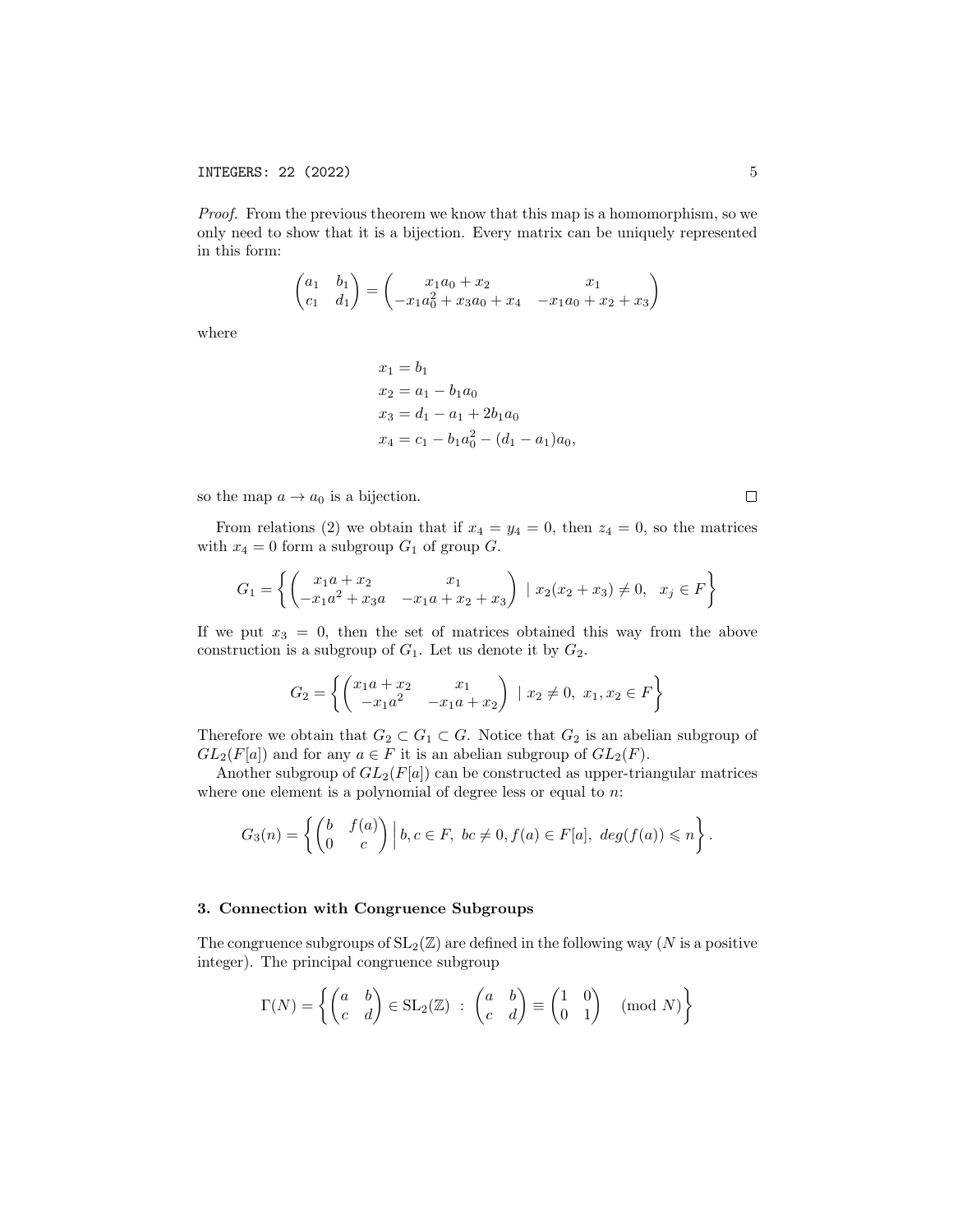and congruence subgroups

$$
\Gamma_0(N) = \left\{ \begin{pmatrix} a & b \\ c & d \end{pmatrix} \in SL_2(\mathbb{Z}) \ : \begin{pmatrix} a & b \\ c & d \end{pmatrix} \equiv \begin{pmatrix} * & * \\ 0 & * \end{pmatrix} \pmod{N} \right\}
$$

$$
\Gamma_1(N) = \left\{ \begin{pmatrix} a & b \\ c & d \end{pmatrix} \in SL_2(\mathbb{Z}) \ : \begin{pmatrix} a & b \\ c & d \end{pmatrix} \equiv \begin{pmatrix} 1 & * \\ 0 & 1 \end{pmatrix} \pmod{N} \right\}
$$

A congruence subgroup of level N is a subgroup of  $SL_2(\mathbb{Z})$  that contains  $\Gamma(N)$  for some integer N. As we know,  $\Gamma(N)$  and  $\Gamma_1(N)$  are normal subgroups, i.e.,

$$
\Gamma(N) \triangleleft \Gamma_1(N) \triangleleft \Gamma_0(N) \subset \text{SL}_2(\mathbb{Z}).
$$

Let us consider groups  $G_1(N)$  and  $G_2(N)$  as subgroups of  $SL_2(\mathbb{Z})$ :

$$
G_1 = \left\{ \begin{pmatrix} xN + k & x \\ -xN^2 & -xN + k \end{pmatrix} \middle| x \in \mathbb{Z}, k = \pm 1 \right\} \subset \Gamma_0(N)
$$
  

$$
G_2 = \left\{ \begin{pmatrix} xN + 1 & x \\ -xN^2 & -xN + 1 \end{pmatrix} \middle| x \in \mathbb{Z} \right\} \subset \Gamma_1(N).
$$

As we can see,  $G_1$  and  $G_2$  are not congruence subgroups because they do not contain  $\Gamma(N)$ . They are abelian groups, in particular:

$$
G_1 \cong \mathbb{Z} \oplus \mathbb{Z}/2\mathbb{Z}
$$

$$
G_2 \cong \mathbb{Z}
$$

where the generator of the free part is the matrix

$$
\begin{pmatrix} N+1 & 1 \ -N^2 & -N+1 \end{pmatrix}
$$

and the torsion part is  $-I$  (the identity matrix with minus sign). The group  $SL_2(\mathbb{Z})$ does not have abelian subgroups of finite index, and therefore  $G_1$  and  $G_2$  are not subgroups of finite index in  $SL_2(\mathbb{Z})$ .

#### 4. A Connection with Boundary Invariants for Tiling

Let  $A = \langle x, y \rangle$  be the free group generated by two elements x, y. Given the tile  $\tau$  in the square lattice, we can assign to it a word  $\partial \tau \in A$  obtained by traversing the boundary of  $\tau$  in the counterclockwise direction, where a step in the horizontal direction from left to right adds  $x$  and a step in the upward direction adds  $y$ . In the opposite directions  $x^{-1}$  and  $y^{-1}$  are added, respectively. For example, the boundary of pentomino Z is  $x^2y^2xyx^{-2}y^{-2}x^{-1}y^{-1}$ .

An introduction to boundary invariants can be found in [4] and [1]. It is often useful to find a map (a homomorphism)  $A \to G$  to a particular group G, so that the

.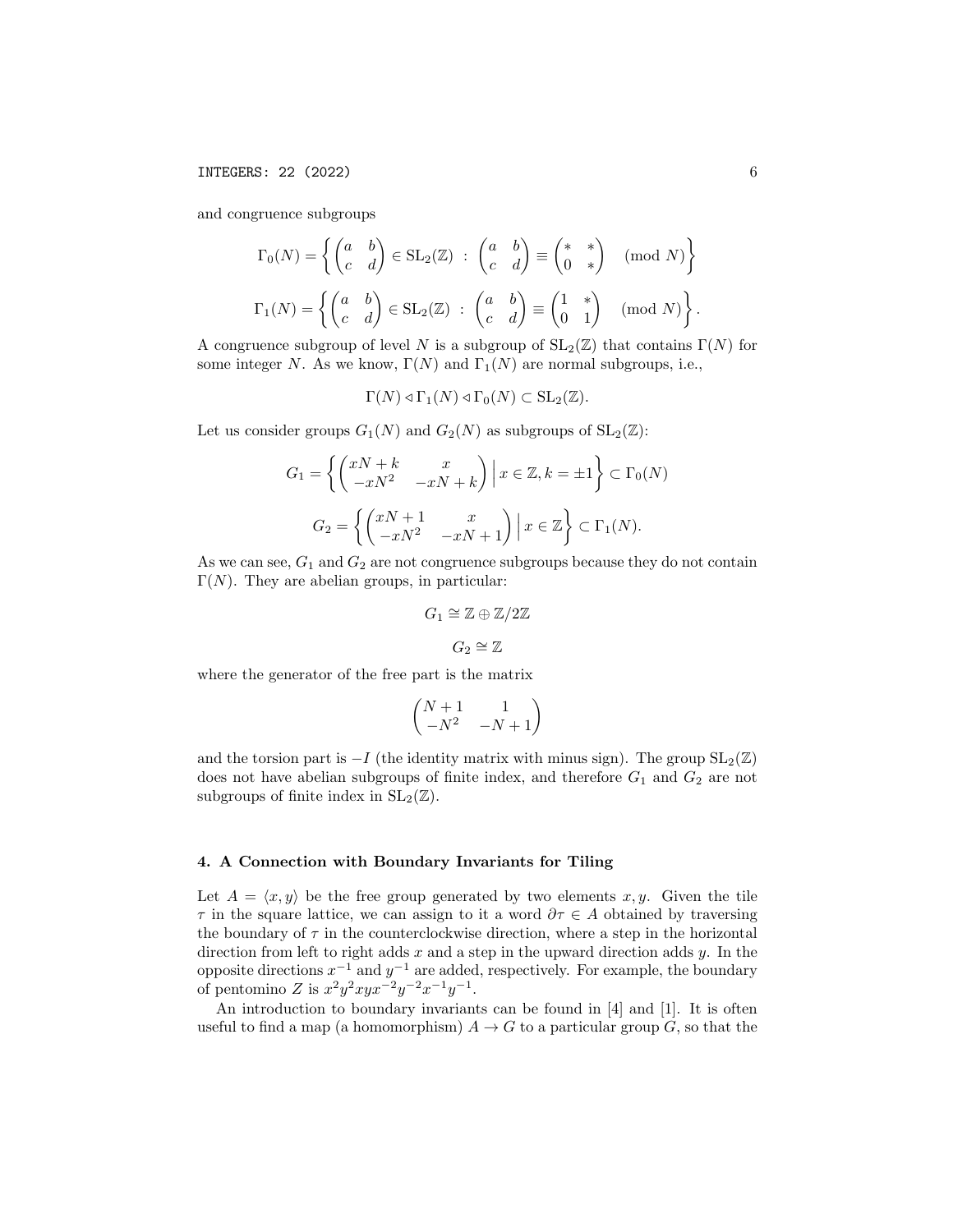boundary of each tile in the given set would be trivial. Examples of this method are given in [4], where G is the symmetric group  $S_n$ .

However, the group  $G$  can also be a matrix group. Let us put

$$
x = \begin{pmatrix} s & s(p-s) - 1 \\ 1 & p-s \end{pmatrix}
$$
  
\n
$$
y = \begin{pmatrix} 0 & -1 \\ 1 & q \end{pmatrix},
$$
 (3)

where

$$
s = -\sqrt{\frac{i-3}{2}}
$$

$$
p = q = \sqrt{1+i}
$$

$$
i = \sqrt{-1}.
$$

Then the boundary of pentomino  $Z$  is equal to the identity matrix for all orientations (translation, rotation and reflection).

Here is another invariant for pentomino  $Z$  based on the following group. Let

$$
G = \langle m_z \mid z \in \mathbb{Z}[i] \rangle \,,
$$

where

$$
m_z = \begin{pmatrix} kz & 1 \\ 1 - (kz)^2 & -kz \end{pmatrix}, \text{ if } z \in 2\mathbb{Z}[i] = \{2x + 2yi \mid x, y \in \mathbb{Z}\},
$$
  

$$
m_z = \begin{pmatrix} kz & 1 \\ -1 - (kz)^2 & -kz \end{pmatrix}, \text{ if } z \in (2\mathbb{Z} + 1)[i] = \{2x + 1 + (2y + 1)i \mid x, y \in \mathbb{Z}\}
$$

and  $k \in \mathbb{C}$ . One can think of these matrices as being placed on the edges of the square lattice, and that  $z$  is equal to the corresponding complex number located at the midpoint of the edge. We can assume that the side of the square is 2 in its length, and 0 is located on the horizontal edge. Then horizontal edges have even coordinates and vertical edges have coordinates in the set  $\{2x + 1 + (2y + 1)i \mid x, y \in \mathbb{Z}\}.$ 

Example: the set of points along the boundary for pentomino  $Z$  is

$$
\{0,2,3+i,3+3i,4+4i,5+5i,4+6i,2+6i,1+5i,1+3i,2i,-1+i\}.
$$

Let  $\tau$  be a polyomino placed in that lattice. Suppose that complex numbers on the boundary of  $\tau$  form the set  $A = \{z_1, z_2, ..., z_n\}$ . Then the boundary of  $\tau$  is

$$
\partial \tau = \prod_{z \in A} m_z.
$$

After a move by a (translation by  $a \in \mathbb{Z}[i]$ ), the boundary of  $\tau$  becomes

$$
\prod_{z \in A} m_{z+a} = \prod_{j=1}^n \begin{pmatrix} k(z_j + a) & 1 \\ 1 - (k(z_j + a))^2 & -k(z_j + a) \end{pmatrix}.
$$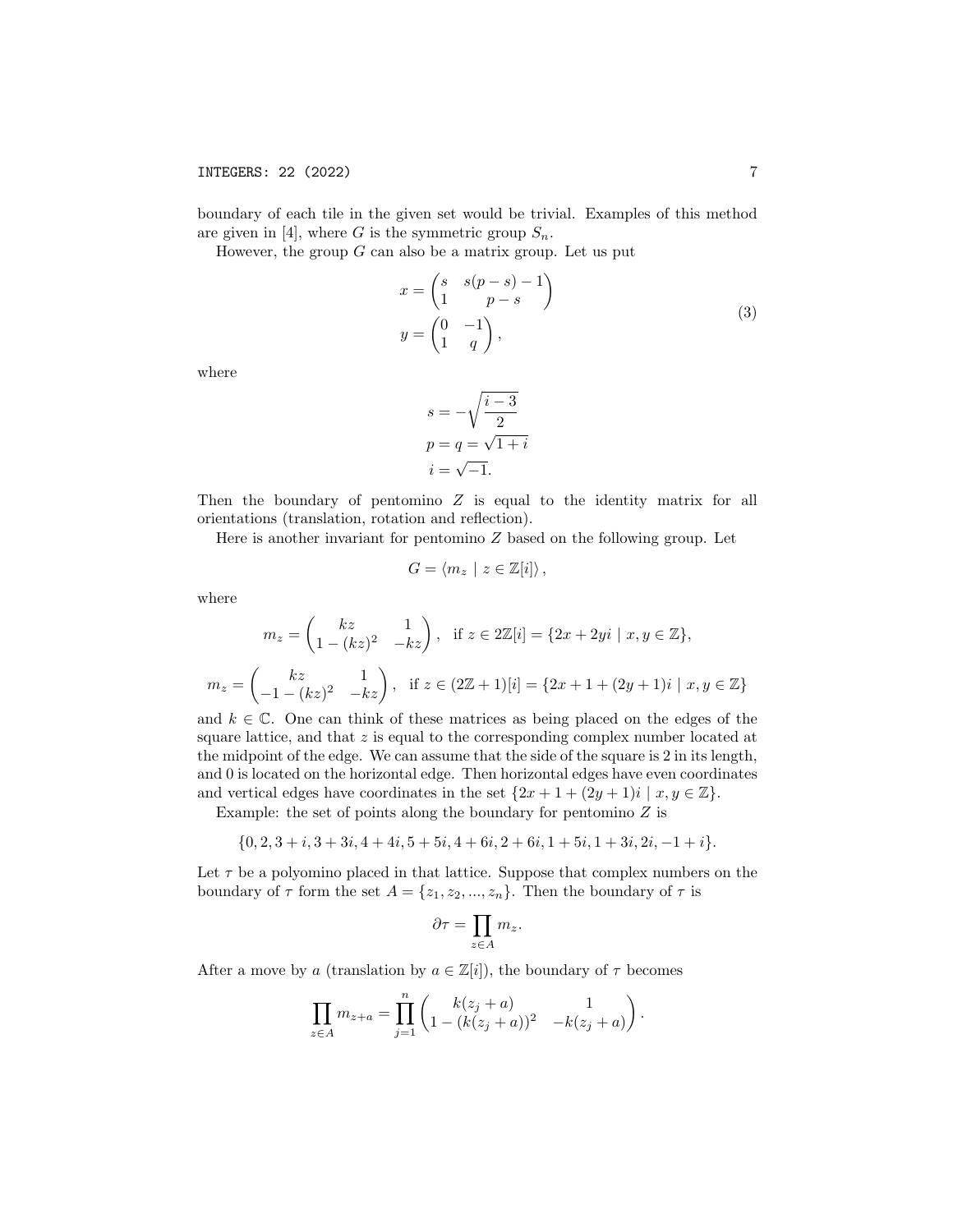When squared, matrices  $m_z$  become scalar:

$$
m_z^2 = \pm I.
$$

Therefore, to obtain an invariant for polyomino  $\tau$  we need to ensure that its boundary does not depend on  $a$  and it is equal to a scalar matrix, i.e., for any a we have

$$
\prod_{z \in A} m_{z+a} = \pm I.
$$

How can we find the value of  $k$ , so that the boundary is invariant under translation? Notice that matrix

$$
\begin{pmatrix} z+a & 1 \ c-(z+a)^2 & -(z+a) \end{pmatrix}
$$

belongs to group G from Section 2 (we can put  $x_1 = 1, x_2 = z, x_3 = -2z, x_4 = c-z^2$ ) and  $m_z$  is obtained by the substitution  $a \to ka, z \to kz$ . In this way, matrices  $m_z$ belong to the group isomorphic to  $G$ .

So after a move by  $a$ , the boundary depends on  $a$  only as a quadratic polynomial. We can equate the matrix  $\partial Z$  to a scalar matrix and solve the corresponding system of equations in k.

Let us put

$$
k=\frac{1}{2}\sqrt{i-1}.
$$

Then the boundary of pentomino  $Z$  is equal to the identity matrix with minus sign for all orientations, i.e.,

$$
\partial Z = -I.
$$

### 5. Commutator of Matrix Powers

**Theorem 5.** Suppose that x and y are  $2 \times 2$  matrices over the field F and their powers commute:  $x^w y^z = y^z x^w$ . Then one of these powers is a scalar matrix or x and y commute.

Proof. We have to consider 3 cases:

- 1. Matrices x and y have different eigenvalues,  $\alpha, \beta$  with  $\alpha \neq \beta$  and  $\alpha_1, \beta_1$  with  $\alpha_1 \neq \beta_1$ .
- 2. One of the matrices has different eigenvalues but the other one has an eigenvalue with multiplicity two.
- 3. Both matrices have eigenvalues with multiplicity two.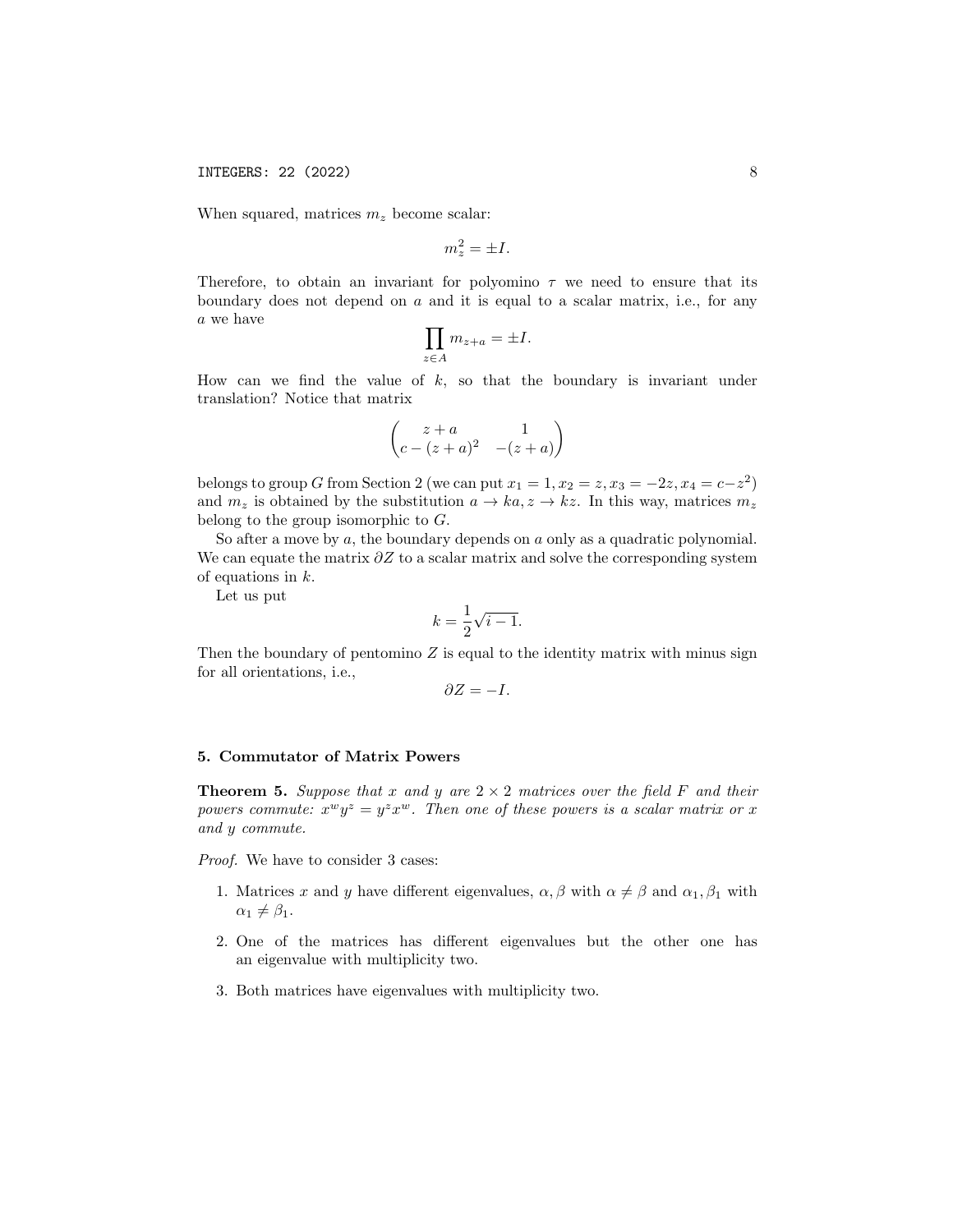Let us consider the first case as the other two are proved in a similar way. Suppose that  $x$  and  $y$  are given as follows:

$$
x = \begin{pmatrix} a & b \\ c & d \end{pmatrix} \quad y = \begin{pmatrix} a_1 & b_1 \\ c_1 & d_1 \end{pmatrix}.
$$

Using the formula (1), we obtain

$$
xy - yx = \begin{pmatrix} bc_1 - b_1c & ab_1 - a_1b + bd_1 - b_1d \\ -ac_1 + a_1c - cd_1 + c_1d & -bc_1 + b_1c \end{pmatrix}
$$

 $(\alpha - \beta)(\alpha_1 - \beta_1)(x^w y^z - y^z x^w)$ 

$$
= -(\alpha^{w} - \beta^{w})(\beta_{1}^{z} - \alpha_{1}^{z}) \begin{pmatrix} bc_{1} - b_{1}c & ab_{1} - a_{1}b + bd_{1} - b_{1}d \\ -ac_{1} + a_{1}c - cd_{1} + c_{1}d & -bc_{1} + b_{1}c \end{pmatrix}.
$$

It follows that

$$
x^w y^z - y^z x^w = \frac{(\alpha^w - \beta^w)(\alpha_1^z - \beta_1^z)}{(\alpha - \beta)(\alpha_1 - \beta_1)}(xy - yx).
$$

When matrix x has different eigenvalues ( $\alpha$  and  $\beta$ ) and y has eigenvalue  $\alpha_1$  with multiplicity two, we have:

$$
x^{w}y^{z} - y^{z}x^{w} = \frac{z(\alpha^{w} - \beta^{w})\alpha_{1}^{z-1}}{\alpha - \beta}(xy - yx).
$$

And in case x has eigenvalue  $\alpha$  with multiplicity two and y has eigenvalue  $\beta$  with multiplicity two, we have:

$$
x^{w}y^{z} - y^{z}x^{w} = (\alpha^{w-1}\beta^{z-1}wz)(xy - yx).
$$

Recall that the commutator of two matrices A and B is denoted by  $[A, B] =$  $AB - BA$ . Then we see that for  $2 \times 2$  matrices the commutator of their powers  $[x^w, y^z]$  differs from the commutator  $[x, y]$  only by a scalar multiple.

Acknowledgement. I would like to thank Uzi Vishne for his useful comments.

#### References

- [1] J. H. Conway, J. C. Lagarias, Tilings with polyominoes and combinatorial group theory, J. Combin. Theory Ser. A 53 (1990), 183–208.
- [2] J. Mc Laughlin, Combinatorial identities deriving from the nth power of a  $2\times 2$  matrix, Integers 4 (2004), A19.

 $\Box$